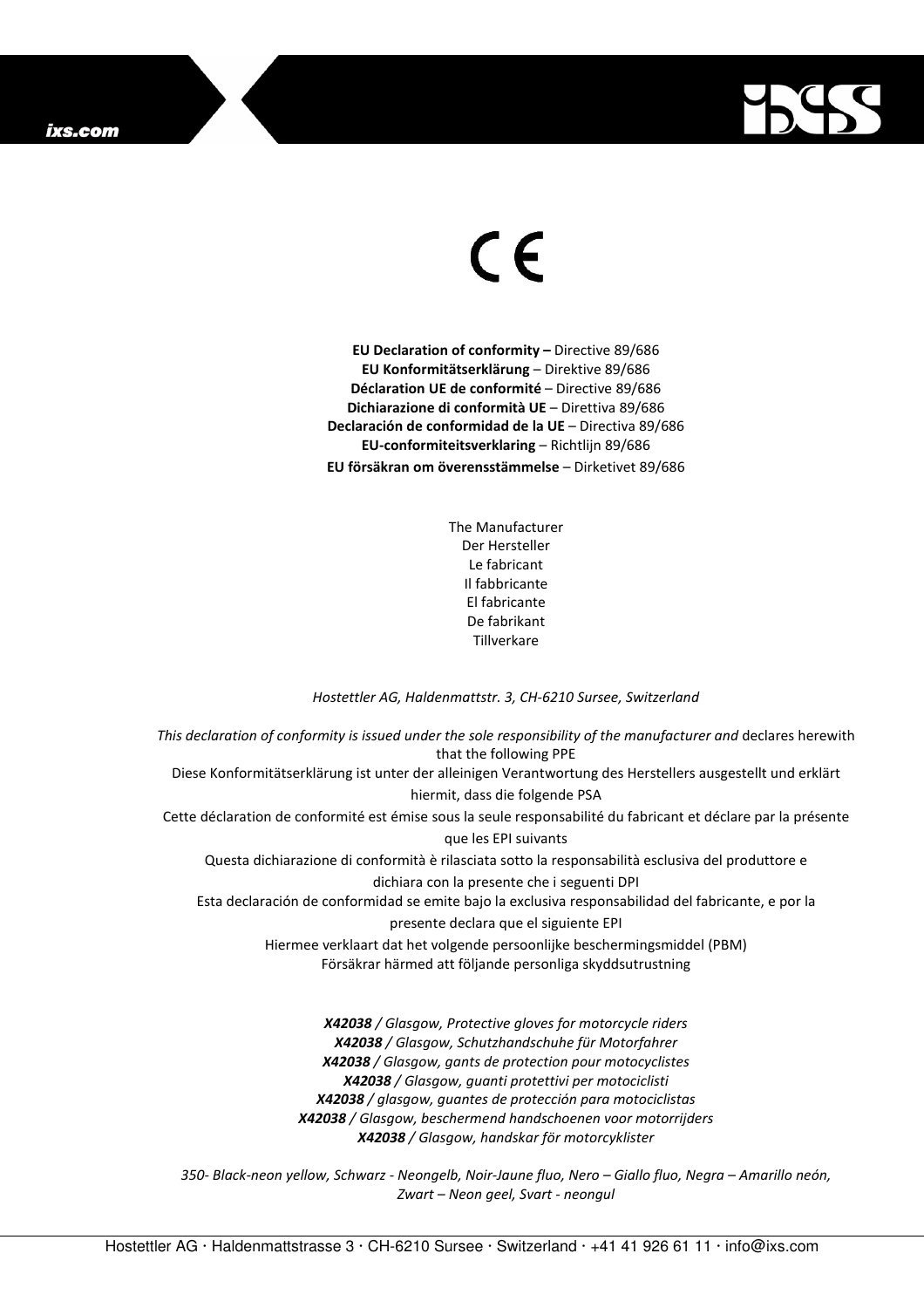

has undergone the EU-type examination conformity assessment procedure (Module B) performed by the Notified Body, **CTC** (n° 0075) 4, rue Hermann Frenkel, F-69367 Lyon cedex 07 (France) which has issued the EU Type Examination Certificate 0075/1895/162/06/17/ 0903 EXT 01/06/17 & 0075/1895/162/06/17/0903/ EXT03/06/17

## And is compliant with the following Standard EX13594:2015

hat das EU-Baumusterprüfungs-Konformitätsbewertungsverfahren durchlaufen (Modul B) durchgeführt von der benannten Stelle, **CTC** (n° 0075) 4, rue Hermann Frenkel, F-69367 Lyon cedex 07 (Frankreich) die die EU-Baumusterprüfbescheinigung Nr. Certificate 0075/1895/162/06/17/ 0903 EXT 01/06/17 & 0075/1895/162/06/17/0903/ EXT03/06/17 ausgestellt hat.

und entspricht der folgenden Norm EN16594:2015

a subi la procédure d'évaluation de la conformité pour l'examen de type UE (module B) réalisée par l'organisme notifié, **CTC** (n° 0075) 4, rue Hermann Frenkel, F-69367 Lyon cedex 07 (France), qui a délivré le certificat d'examen de type UE n°. 0075/1895/162/06/17/ 0903 EXT 01/06/17 & 0075/1895/162/06/17/0903/ EXT03/06/17.

Et est conforme à la norme suivante EN13594:2015

è stato sottoposto alla procedura di valutazione della conformità dell'esame UE del tipo (modulo B) eseguita dall'organismo notificato, **CTC** (n° 0075) 4, rue Hermann Frenkel, F-69367 Lyon cedex 07 (Francia) che ha rilasciato il certificato di esame UE del tipo n. 0075/1895/162/06/17/ 0903 EXT 01/06/17 & 0075/1895/162/06/17/0903/ EXT03/06/17.

Ed è conforme alla seguente norma EN13594:2015

ha sido sometido al procedimiento de evaluación de conformidad del examen de tipo UE (Módulo B) realizado por el organismo notificado, **CTC** (n° 0075) 4, rue Hermann Frenkel, F-69367 Lyon cedex 07 (Francia) que ha emitido el certificado de examen UE de tipo no. 0075/1895/162/06/17/ 0903 EXT 01/06/17 & 0075/1895/162/06/17/0903/ EXT03/06/17.

Y cumple con el siguiente estándar EN13594:2015

de EG-typekeuring-conformiteitsbeoordelingsprocedure doorlopen (module B) heeft,uitgevoerd door de aangemelde instantie **CTC** (n° 0075) 4, rue Hermann Frenkel, F-69367 Lyon cedex 07 (Frankrijk) die het certificaat van EG-typeonderzoek nr. 0075/1895/162/06/17/ 0903 EXT 01/06/17 & 0075/1895/162/06/17/0903/ EXT03/06/17 afgegeven heft.

en voldoet aan de volgende norm: EN13594:2015